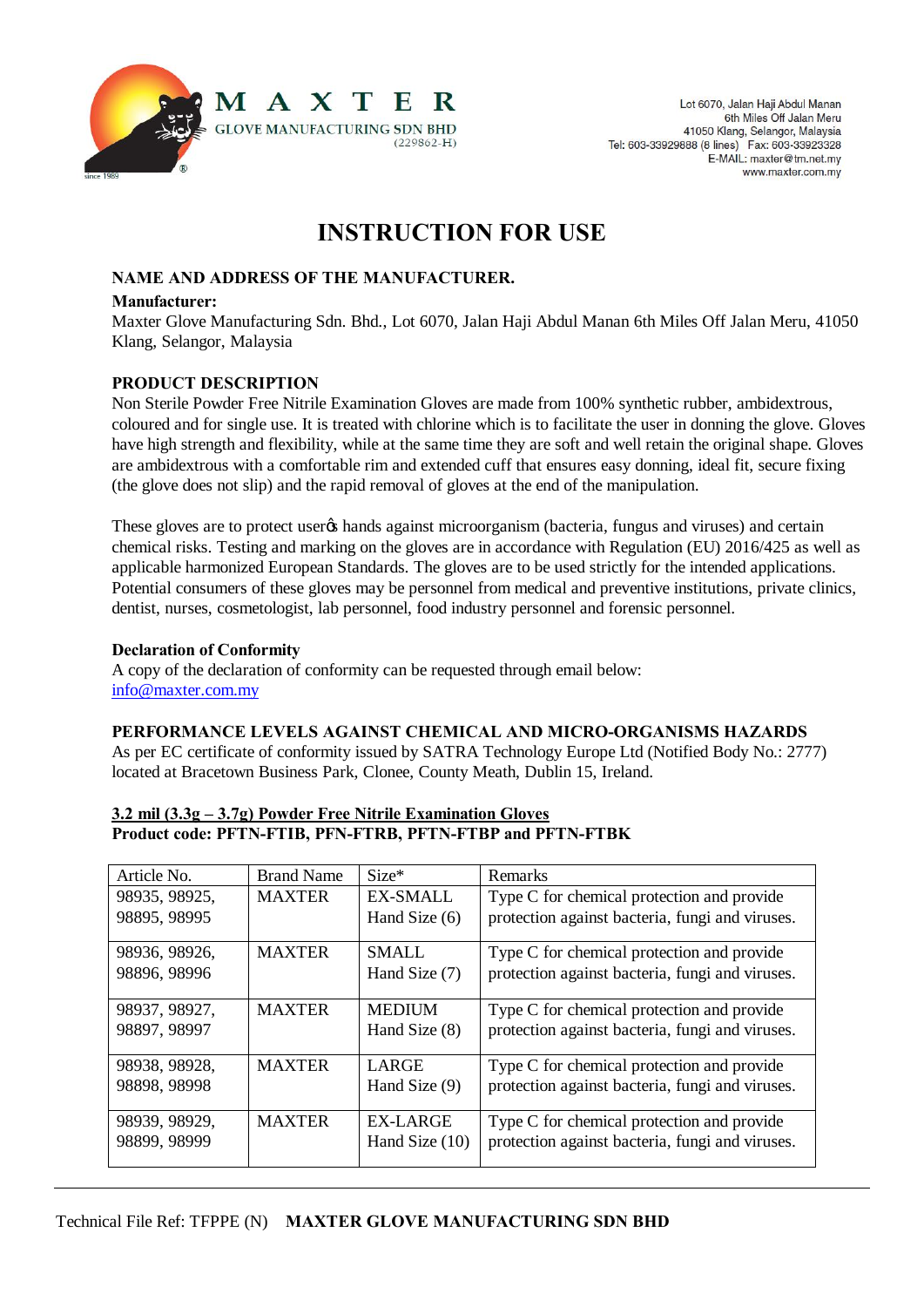

Lot 6070, Jalan Haji Abdul Manan 6th Miles Off Jalan Meru oth Miles Off Jalah Meru<br>41050 Klang, Selangor, Malaysia<br>Tel: 603-33929888 (8 lines) Fax: 603-33923328 E-MAIL: maxter@tm.net.my www.maxter.com.my

| * Hand circumference and length |  |
|---------------------------------|--|
|---------------------------------|--|

| Hand Size  | Hand Circumference (mm) | Hand Length (mm)    |
|------------|-------------------------|---------------------|
| 6          | 152                     | 160                 |
| 7          | 178                     | 171                 |
| 8          | 203                     | 182                 |
| 9          | 229                     | 192                 |
| 10         | 254                     | 204                 |
|            |                         |                     |
| Glove Size | Fits                    | Minimum Length (mm) |
| 6          | Hand size 6             | 220                 |
| 7          | Hand size 7             | 230                 |
| 8          | Hand size 8             | 240                 |
| 9          | Hand size 9             | 250                 |
| 10         | Hand size 10            | 260                 |

# ISO 374-1:2016/Type C



The permeation performance of the gloves against chemicals Level 5  $6$  Sodium Hydroxide 40% (K) Level 5  $6$  Formaldehyde 37% (T) Level  $1$  ó n-Heptane  $(J)$ 

The protection performance of the gloves against bacteria, fungi and viruses Protection against bacteria and fungi ó Pass Protection against viruses ó Pass

EN ISO 374-5:2016

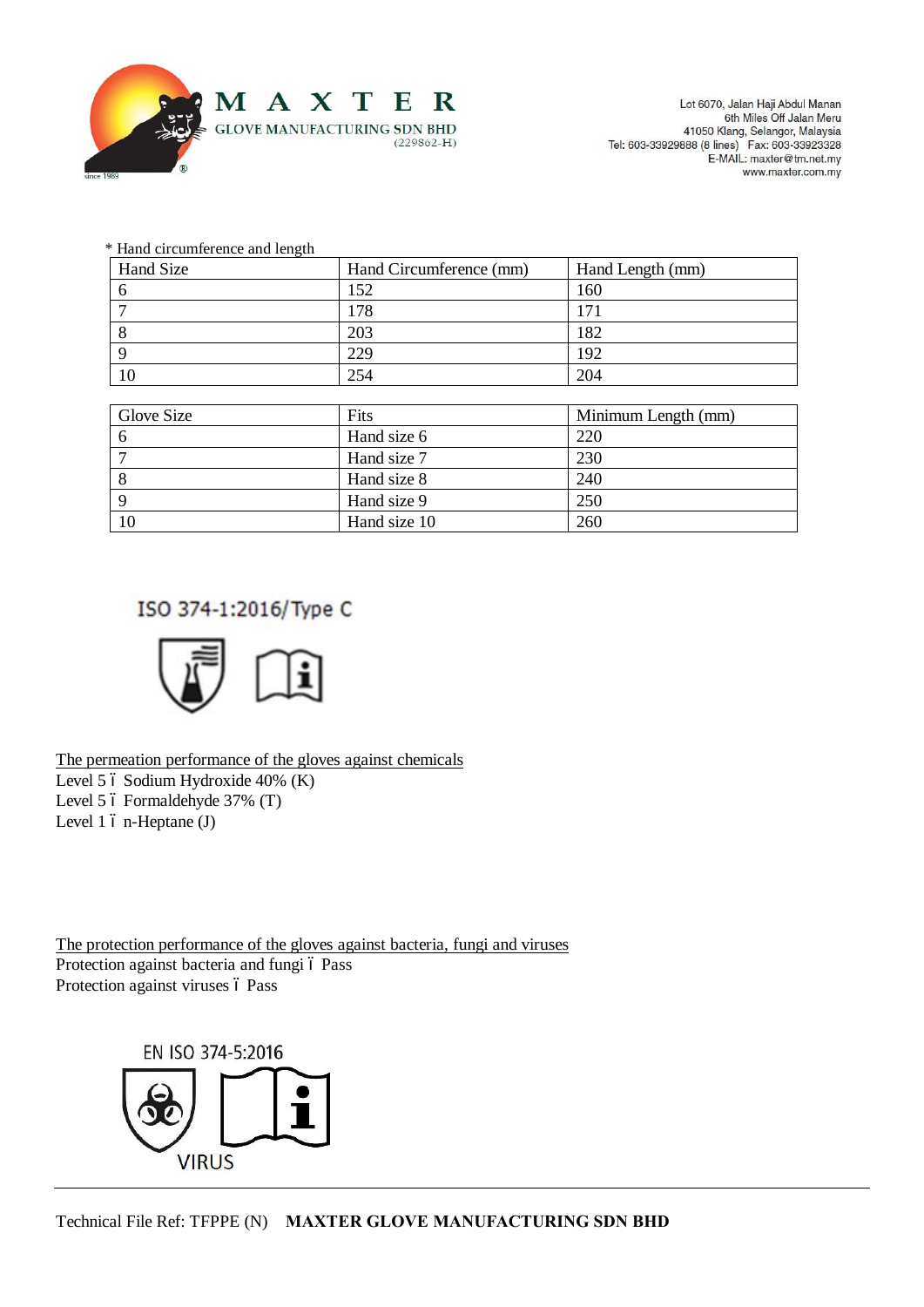

# **NOTIFIED BODY OF THE ONGOING CONFORMITY ASSESSMENT BASED ON REGULATION (EU) 2016/425, ANNEX VIII (MODULE D)**



For gloves against chemical and microorganism hazards, conformity to Regulation (EU) 2016/425 Annex VIII (Module D) is under the supervision of SGS FIMKO OY (CE 0598), located at P.O. Box 30 (Särkiniementie 3), 00211 Helsinki, Finland.

# **STORAGE CONDITIONS**

Do not store Non Sterile Powder Free Nitrile Examination Gloves where temperature may rise above 104ºF (40ºC). Store in cool, dry and well ventilated area. Opened boxes of Non Sterile Powder Free Nitrile Examination Gloves should be shielded from exposure to direct sunlight or fluorescent lighting to prevent discoloration. Improper storage of Non Sterile Powder Free Nitrile Examination Gloves will result in decreased shelf life and compromised efficiency.

# **USE**

These gloves are designed to protect user $\alpha$  hands against certain chemical risks. Testing and marking on the gloves are in accordance with Regulation (EU) 2016/425 as well as applicable harmonized European Standards. Please ensure the gloves are used strictly for the intended applications.

# **CAUTION**

Primary material 6 Nitrile rubber. Does not contain natural rubber latex. Components used in making gloves may cause allergic reactions in some users.

# **WARNING**

EN374-4:2013 Degradation levels indicate the change in puncture resistance of the gloves after exposure to the challenge chemical.

This information does not reflect the actual duration of protection in the workplace and the differentiation between mixtures and pure chemicals.

Technical File Ref: TFPPE (N) **MAXTER GLOVE MANUFACTURING SDN BHD**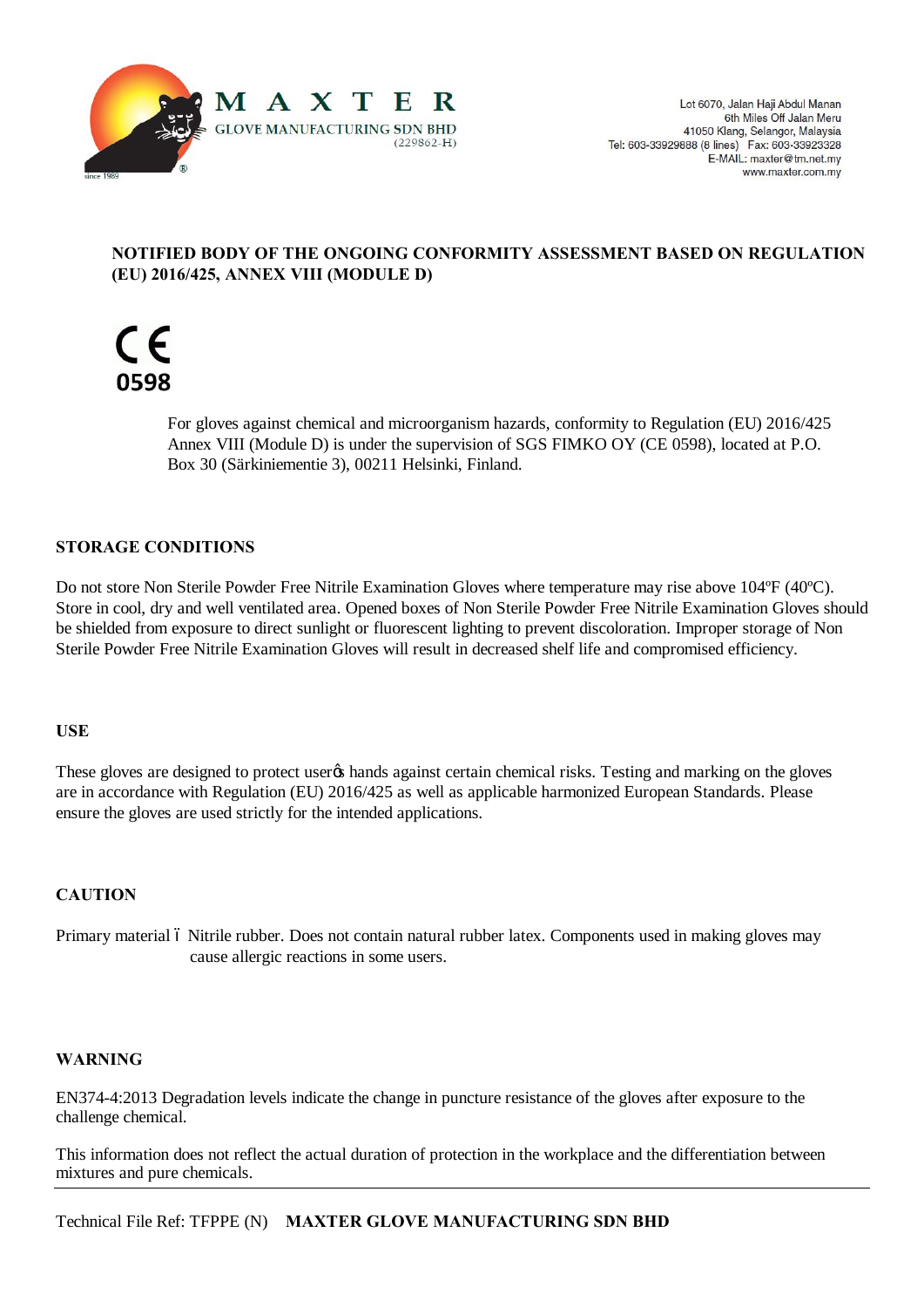

The chemical resistance has been assessed under laboratory conditions from samples taken from the palm only (except in cases where the glove is equal to or over 400mm- where the cuff is tested also) and relates only to the chemical tested. It can be different if the chemical is used in a mixture.

It is recommended to check that the gloves are suitable for the intended use because the conditions at the workplace may differ from the type test depending on temperature, abrasion and degradation.

When used, protective gloves may provide less resistance to the dangerous chemical due to changes in physical properties. Movements, snagging, rubbing, degradation caused by the chemical contact etc. may reduce the actual use time significantly. For corrosive chemicals, degradation can be the most important factor to consider in selection of chemical resistant gloves.

Before usage, inspect the gloves for any defect or imperfections.

The penetration resistance has been assessed under laboratory conditions and relates only to the tested specimen.

# **CLEANING**

Not applicable as the glove is single use in intended manner.

# **COMPREHENSION ON PERFORMANCE LEVEL:**

| <b>Method</b> | <b>Description</b> | <b>Requirements</b> | <b>Result</b>       |
|---------------|--------------------|---------------------|---------------------|
| EN 16523-1    | Permeation         | different classes   | Minimum 361 minutes |
|               | 37% Formaldehyde   | $1:$ >10 $min$      |                     |
|               |                    | $2: >30$ min        |                     |
|               |                    | $3: > 60$ min       |                     |
|               |                    | $4: >120$ min       |                     |
|               |                    | $5: > 240$ min      |                     |
|               |                    | $6: > 480$ min      |                     |
| EN 16523-1    | Permeation         | different classes   | Minimum 27 minutes  |
|               | n-Heptane          | $1:$ >10 $min$      |                     |
|               |                    | $2: >30$ min        |                     |
|               |                    | $3: >60$ min        |                     |
|               |                    | $4: >120$ min       |                     |
|               |                    | $5: > 240$ min      |                     |
|               |                    | $6: > 480$ min      |                     |
| EN 16523-1    | Permeation         | different classes   | Minimum 467 minutes |
|               | 40% Sodium         | $1:$ >10 $min$      |                     |
|               | Hydroxide          | $2: >30$ min        |                     |
|               |                    | $3: >60$ min        |                     |
|               |                    | $4: >120$ min       |                     |
|               |                    | $5: > 240$ min      |                     |
|               |                    | $6: > 480$ min      |                     |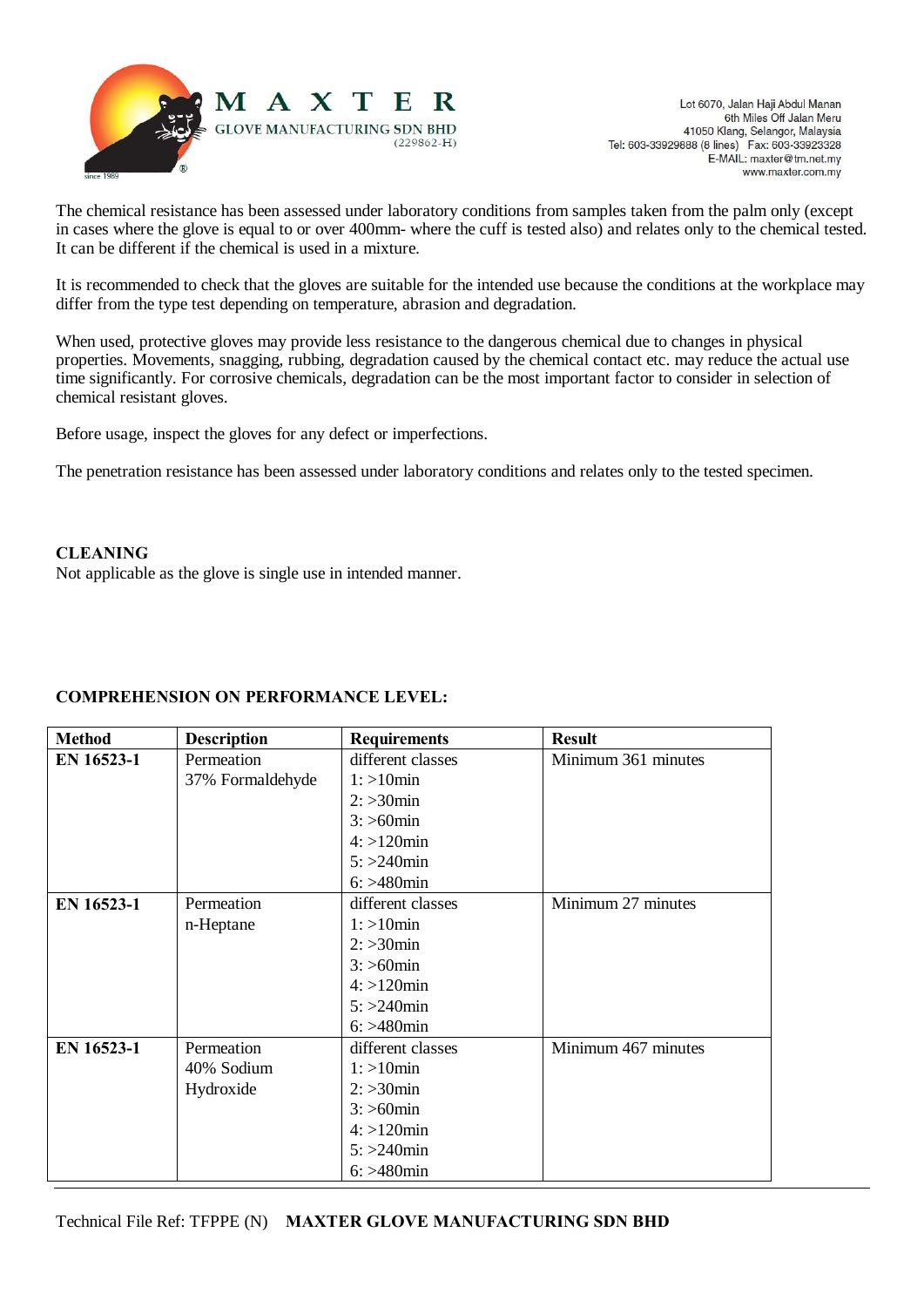

Lot 6070, Jalan Haji Abdul Manan<br>6th Miles Off Jalan Meru<br>41050 Klang, Selangor, Malaysia<br>7el: 603-33929888 (8 lines) Fax: 603-33923328<br>E-MAIL: maxter@tm.net.my<br>www.maxter.com.my

| <b>EN 374-4</b> | Degradation          | N/A                           | Mean degradation |
|-----------------|----------------------|-------------------------------|------------------|
|                 | 37% Formaldehyde     |                               | $-6.0\%$         |
| <b>EN 374-4</b> | Degradation          | N/A                           | Mean degradation |
|                 | n-Heptane            |                               | 51.7%            |
| <b>EN 374-4</b> | Degradation          | N/A                           | Mean degradation |
|                 | 40% Sodium           |                               | $-37.6%$         |
|                 | Hydroxide            |                               |                  |
| EN 374-5        | Penetration by blood | No penetration                | Pass             |
|                 | borne pathogen       |                               |                  |
|                 | Protection against   |                               |                  |
|                 | bacteria and fungi   |                               | Pass             |
|                 | Protection against   |                               |                  |
|                 | viruses              |                               | Pass             |
| EN 420:2003     | Chemical             | $\langle$ 1 mg/kg of each PAH | Pass             |
| $+A1:2009$      | <i>innocuousness</i> | listed                        |                  |